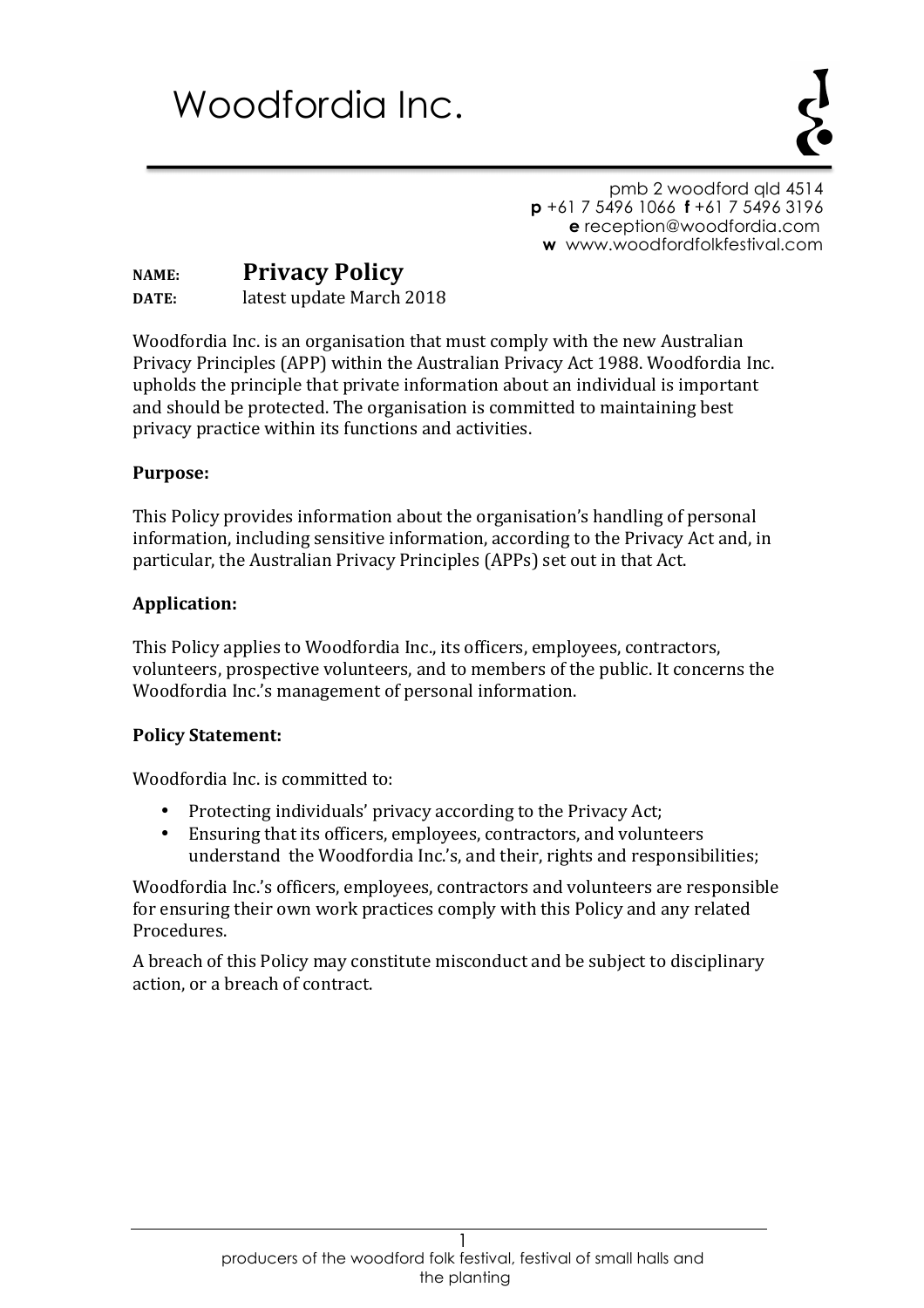## **1. Collecting personal information**

Woodfordia Inc. collects the personal information it needs to carry out a particular function or activity.

## **Direct collections**

Usually, Woodfordia Inc. collects this information from a person when they provide it directly. For example, the organisation may collect the information:

- when you purchase a ticket from Woodfordia Inc.;
- when you apply to perform at one of the organisation's events;
- when you apply to be an employee of Woodfordia Inc.:
- when you apply to become a volunteer for the organisation;
- when you become a member;
- when you sign up to receive newsletters and ecards and ask to be added to Woodfordia Inc.'s email lists;
- $\bullet$  to enter into a contract with a third party service provider;

Woodfordia Inc. may collect sensitive information, for example, to properly meet its obligation to make reasonable adjustments where a volunteer, patron or performer has a disability.

# **Indirect collections**

Woodfordia Inc. may also collect personal information indirectly from a third party. For example, Woodfordia Inc. may collect information about your prior work experience from another organisation that is relevant to your application. Also, information that is an opinion about your creative work from third party assessors or referees. Additionally, Woodfordia Inc. may collect information from publicly accessible sources for instance, Linked In or MySpace.

# **Anonymous and pseudonymous interactions**

Usually, Woodfordia Inc. requires your name and other contact details to deal with you, for example, to enrol you as a volunteer. However, where possible, Woodfordia Inc. will still interact with you if you wish to be anonymous or to use a pseudonym. If you make a general enquiry, for instance, Woodfordia Inc. will not ask you for your name, unless this is necessary to respond to the enquiry.

# **Collecting information through Woodfordia Inc.'s website**

Information about the Woodfordia's collection of personal information through the website is provided in the Privacy Collection Notice for Website Users available at

# http://www.woodfordfolkfestival.com/privacy-policy

Woodfordia Inc. uses social networking services such as Twitter, Facebook and YouTube to communicate about activities. If you communicate with the organisation using these services Woodfordia may collect your personal information, but will only use it to help Woodfordia communicate with you and the public through these services. The social networking services will also handle personal information for their own purposes. These sites have their own privacy policies.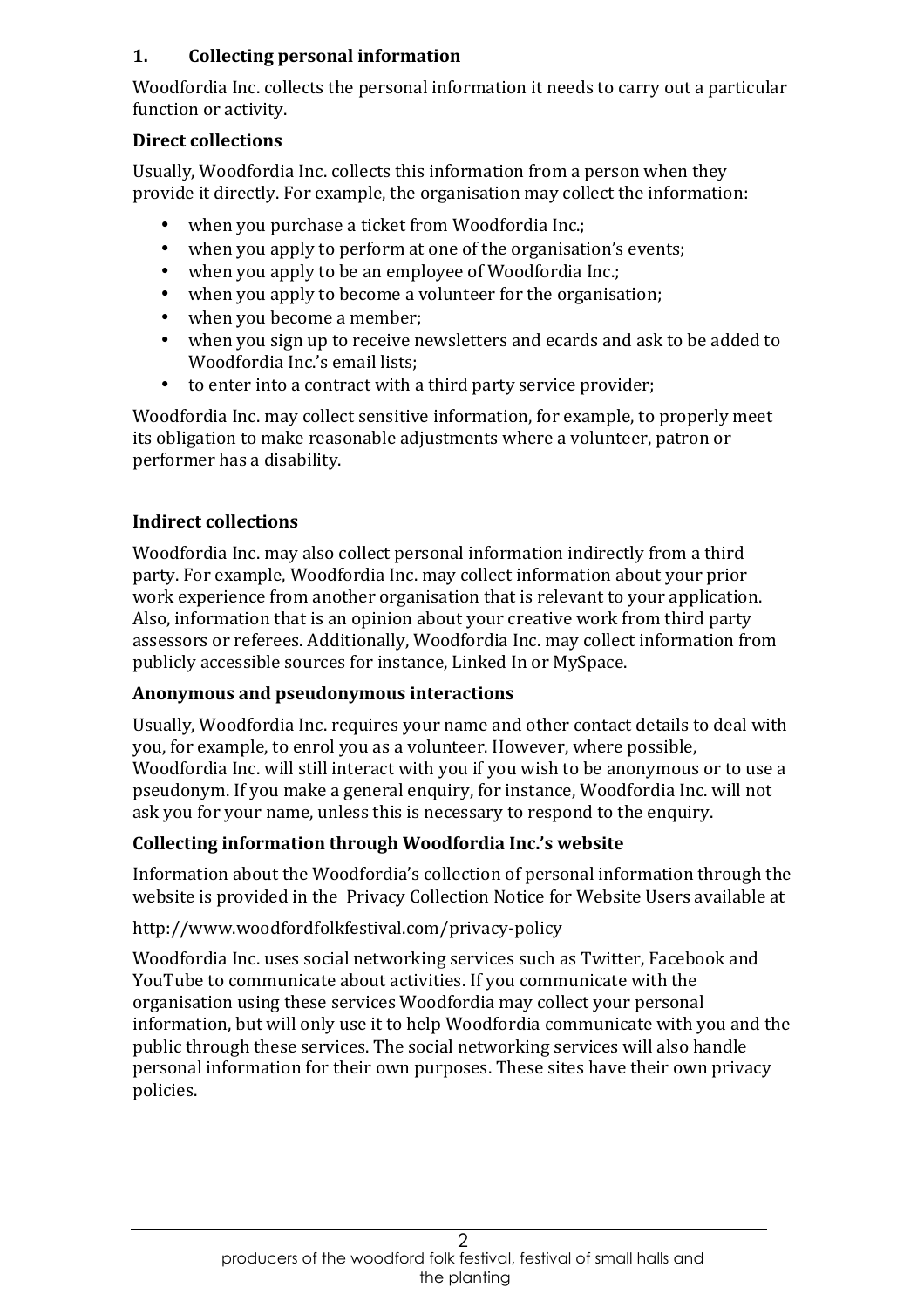## **Examples of personal information held**

The kinds of personal information held include:

- in relation to patrons: name, postal address, email addresses, telephone numbers, and date of birth;
- in relation to volunteers: name, postal address, email addresses, telephone numbers, date of birth, education, work experience, employment details, evaluations, health information;
- in relation to employees: name, postal address, email addresses, telephone numbers, date of birth, education, work experience, employment details and health information, superannuation fund details, Tax File Number, bank account details, remuneration, evaluations;
- in relation to third party service providers: name, postal address, email addresses, Australian Business Numbers, superannuation fund details;
- for mailing lists: name, postal address, telephone numbers, fax numbers, email addresses, name of organization;
- in relation to members and applicants for membership: name, postal address, telephone numbers, email addresses, business name, nominees and seconders;
- for people making complaints and enquiries: name, postal address, email addresses, and telephone numbers.

# **2. Using and disclosing personal information**

Woodfordia may **use** personal information (that is not sensitive information) for the purposes for which it was collected, for related purposes that you would reasonably expect, or if you agree to the use. For example:

- in relation to volunteers: to process your application and enrolment, to enable you to be placed with a Department, to communicate with you as a volunteer or past volunteer, for evaluations and surveys, for record-keeping and archiving, for volunteer support, and to meet Woodfordia's internal and external reporting requirements;
- in relation to third party service providers: to engage and pay you or reimburse you for expenses;
- on Woodfordia's mailing lists: to send information about the organisation and its functions and activities;
- in relation to Woodfordia's members/citizens and applicants for membership: to identify you, process your membership application and manage your membership;
- where Woodfordia receives a complaint or enquiry: to deal with the complaint or enquiry.

Woodfordia may **disclose** personal information (that is not sensitive information) for the purposes for which it was collected, for related purposes that you would reasonably expect, or is you agree to the disclosure. For example:

- in relation to third party service providers: to superannuation funds;
- where Woodfordia receives a complaint: to the person or organisation who is the subject of, or who is involved in the handling of the complaint.

Where Woodfordia seeks your agreement to a use or disclosure of your personal information, Woodfordia will consider you are capable of agreeing if you are 18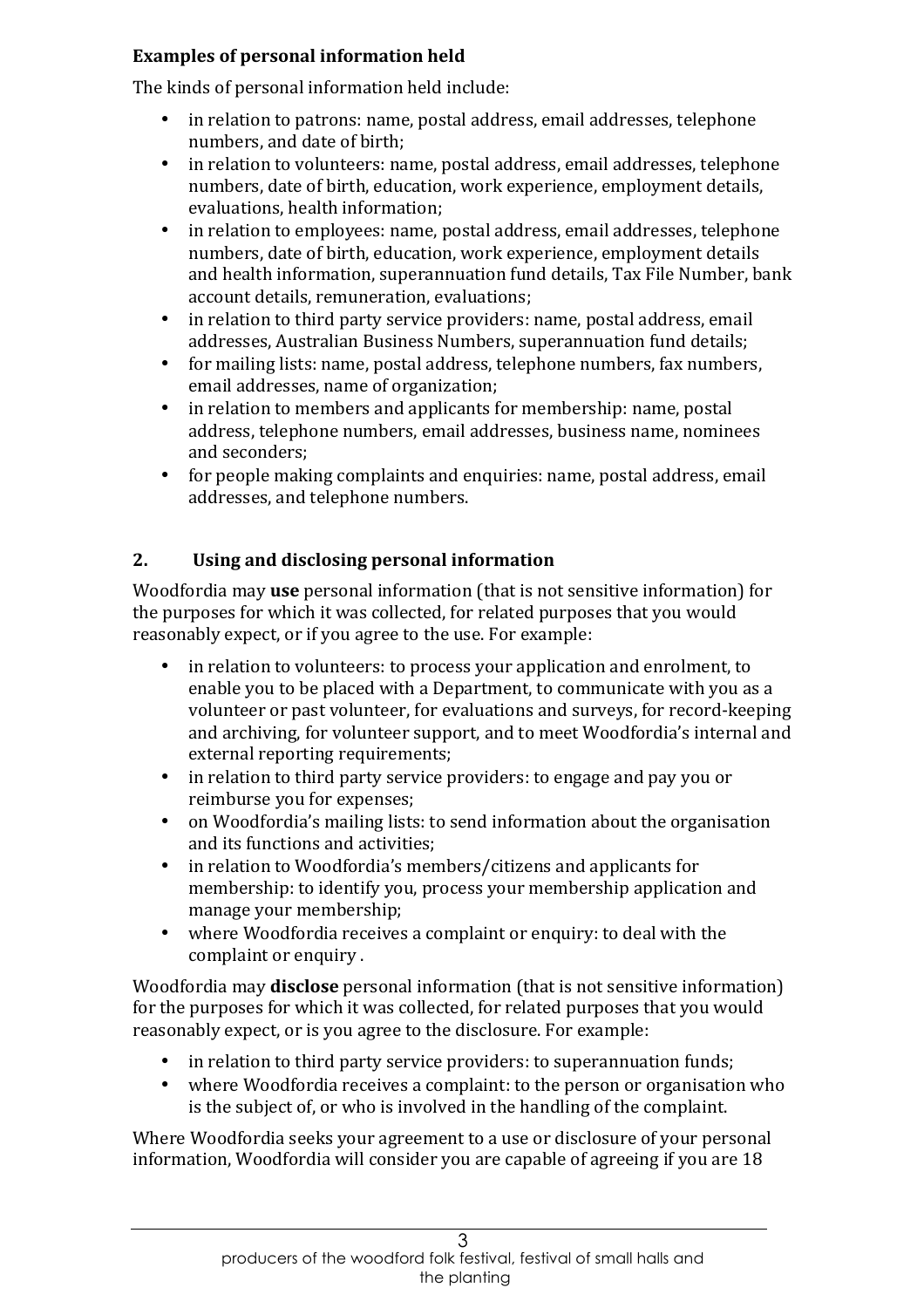years or older, unless the the organisation is aware of circumstances that suggest the contrary. If you are under 18, Woodfordia will ask your parent or guardian to agree on your behalf.

Woodfordia discloses your sensitive information for the purposes for which it is given, or for directly related purposes you would reasonably expect, or for purposes you agree to.

There maybe times that Woodfordia is also required or authorised by law, including by the Privacy Act, to use or disclose personal information, for example, where a warrant or order issued by a court requires Woodfordia to provide information or documents.

Under no circumstances will Woodfordia sell or receive payment for licensing or disclosing personal information.

## **3. Disclosing information overseas**

Woodfordia is unlikely to disclose personal information overseas.

Web traffic information is disclosed to Google Analytics when you visit the Woodfordia's website. Google stores information across multiple countries.

When you communicate with Woodfordia through a social network service such as Facebook or Twitter, the social network provider and its partners may also store your personal information overseas.

#### **4. Information quality**

To ensure that the personal information Woodfordia collects is accurate, up-todate and complete, Woodfordia:

- where necessary, confirms the accuracy of information it collects from a third party or a public source;
- adds updated or new personal information to existing records as set out in the section of this Policy dealing with corrections of personal information; and
- audits the organisation's contact lists to check their accuracy from time to time.

#### **5.** Storage and Security

Woodfordia takes steps to protect records of personal information, whether paper or electronic, from misuse, interference and loss, and unauthorised access, modification or disclosure.

Personal information automatically collected through our website is stored in external systems managed by third parties providing digital storage facilities for Woodfordia. These third parties are subject to the terms of a service agreement. Woodfordia also stores information using internally managed digital systems. Woodfordia uses firewalls for the protection of its local area network. Passwords and graded access rights as well as auditing logs are used to regulate access to personal information.

Other steps Woodfordia takes to protect records of personal information include the following: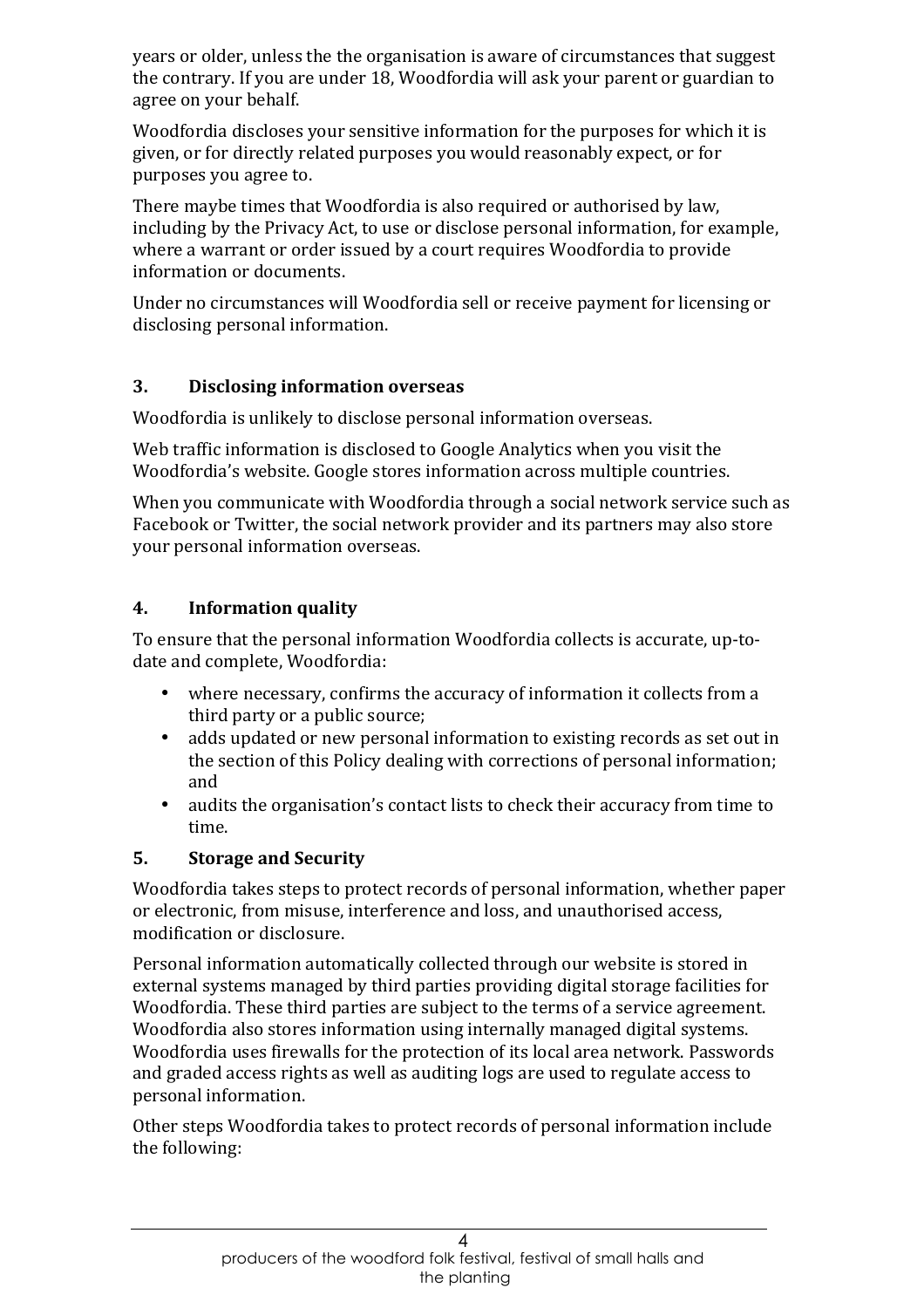- storing all paper records in cabinets within an office building that is locked after hours, commonly fire resistant;
- restricting access to paper records to relevant staff; and
- electronic records are only available to employees who have been issued with personal login identification and access by the organisation. Employees are only given a level of access appropriate to their duties.

## **6.** Accessing and correcting personal information

You may request access to, or the correction of, your personal information in writing or verbally by contacting Woodfordia Inc.'s General Manager via the office at reception@woodfordia.com or 07 5496 1066 or PMB 2, Woodford, QLD, 4514.

Woodfordia may correct incorrect personal information on its own initiative.

Woodfordia will either give access to, or correct, the personal information requested, or inform you why access or correction is refused, within 30 calendar days after the day the request is made, unless this is impractical.

In giving access, Woodfordia will impose as few restrictions as possible and will not impose any charges. Woodfordia will give access in the manner requested by you if this manner is reasonable and practical.

Woodfordia will confirm your identity before giving access to your personal information.

If Woodfordia decides to refuse access, or to refuse access in the manner requested, the organisation will inform you in writing, giving its reasons (except to the extent that it would be unreasonable to do so, having regard to the grounds for refusal) and inform you of available complaint mechanisms.

# **7. Disposing of personal information records**

Woodfordia's records of personal information are destroyed or de-identified if they are no longer needed for any purpose for which it may be used or disclosed in accordance with the Australian Privacy Principles.

# **8. Complaints**

Complaints about interferences with your privacy may be sent in writing to the Woodfordia for internal review by contacting the General Manager via the office at reception@woodfordia.com or 07 5496 1066 or PMB 2, Woodford, QLD, 4514.

Please allow a reasonable time (usually 30 days) to respond.

People who believe there has been an interference with their privacy may make a complaint in writing to the Information Commissioner. The Information Commissioner may investigate, determine and make declarations in a matter, but will commonly not investigate a complaint if the person has not first raised it with Woodfordia.

There is provision in the Privacy Act for the enforcement of the Information Commissioner's determinations, including by the Federal Court of Australia or the Federal Circuit Court.